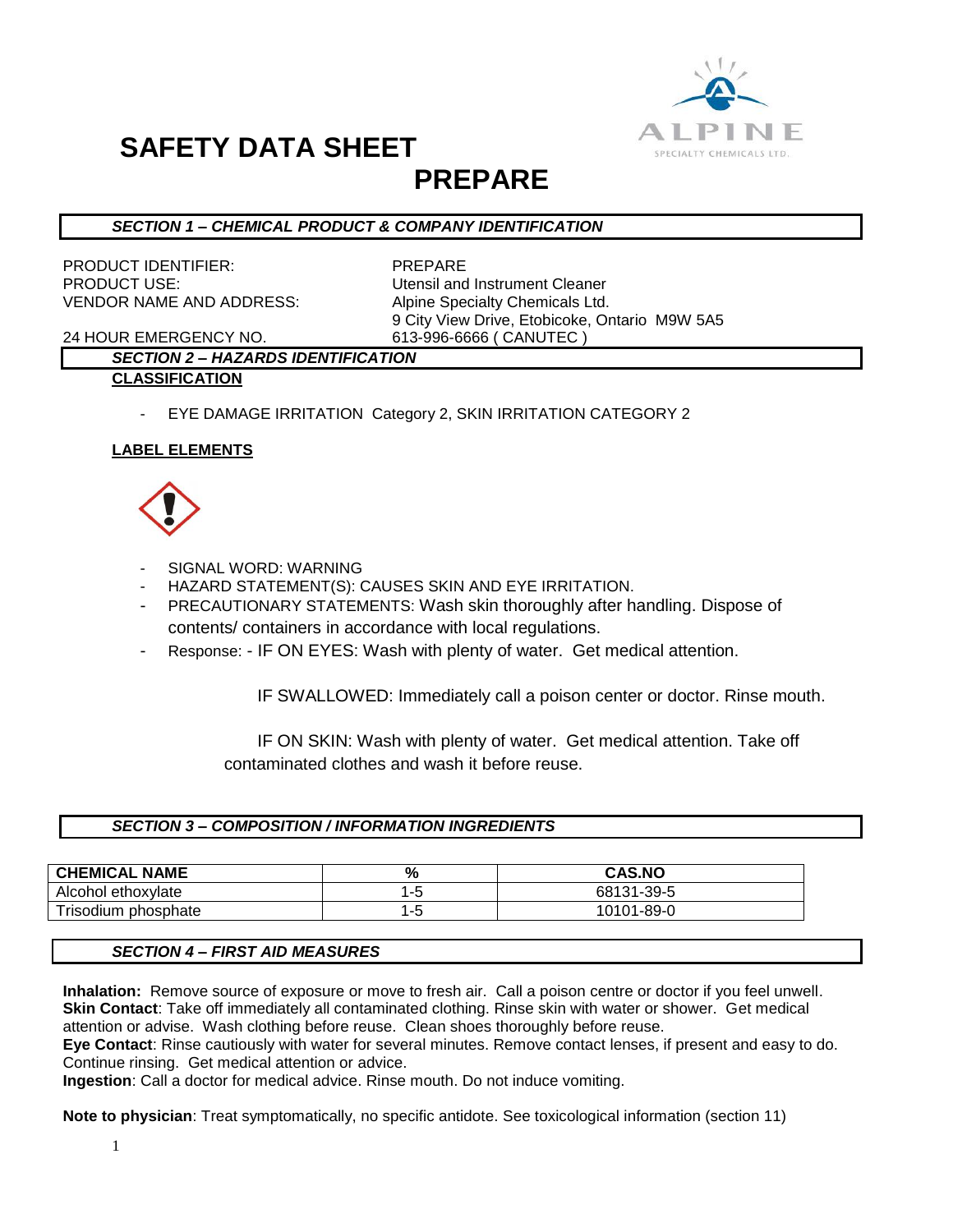## **SAFETY DATA SHEET PREPARE**

#### *SECTION 5 – FIRE FIGHTING MEASURES*

#### **Extinguishing Media:**

**Suitable Extinguishing Media:** Use water spray, fog or foam.

**Unsuitable Extinguishing Media:** None known

 **Specific hazards arising from the product:** Keep away sources of ignition.

**Hazardous thermal decomposition products:** Decomposition products may include the following materials: carbon dioxide and carbon monoxide.

**Advice for fire-fighters:** Not available.

*SECTION 6 – ACCIDENTAL RELEASE MEASURES*

**Personal precautions, protective equipment and emergency procedures:**

Wear suitable protective clothing. Wear eye/face protection.

**Environmental precautions:** Avoid contact of large amounts of spilled material and runoff with soil and surface waterways.

**Methods and materials for containment and cleaning up**: Use a water rinse for final clean-up.

#### *SECTION 7 – HANDLING AND STORAGE*

**Precautions for safe handling**: Ventilate adequately, otherwise wear an appropriate breathing apparatus. Avoid contact with eyes, skin or clothing. Wash thoroughly after handling.

**Storage Procedures**: Keep containers closed when not in use. Do not freeze. Store between the following temperatures: 5 to 40°C.

#### *SECTION 8 – EXPOSURE CONTROLS/PERSONAL PROTECTION*

|                                      | <b>ACGIH</b><br>TLV |             | <b>OSHA PEL</b> |         | AIHA WEEL  |                     |
|--------------------------------------|---------------------|-------------|-----------------|---------|------------|---------------------|
| <b>CHEMICAL NAME</b>                 | TWA                 | <b>STEL</b> | TWA             | Ceiling | 8 hour TWA | Short term TWA<br>C |
| <b>TRISODIUM</b><br><b>PHOSPHATE</b> | $3 \text{ mg/m}^3$  |             | 5 mg/m $3$      |         |            |                     |

ACGIH= American Conference of Governmental Industrial Hygienists. TLV = Threshold Limit Value. TWA = Timeweighted Average. STEL = Short-term Exposure Limit OSHA = US Occupational Safety and Health Administration. PEL = Permissible Exposure Limits. AIHA = AIHA Guideline Foundation. WEEL = Workplace Environmental Exposure Limit.

**Appropriate Engineering Control**: Good general ventilation should be sufficient to control worker exposure to airborne contaminants.

#### **Individual Protection Measure:**

**Eye/Face Protection:** Do not get into eyes. Wear chemical safety goggles.

**Skin Protection:** No known effect after skin contact. Rinse with water.

**Respiratory protection**: Not required

**Inhalation:** No special measures required. Treat symptomatically.

#### *SECTION 9 – PHYSICAL AND CHEMICAL PROPERTIES*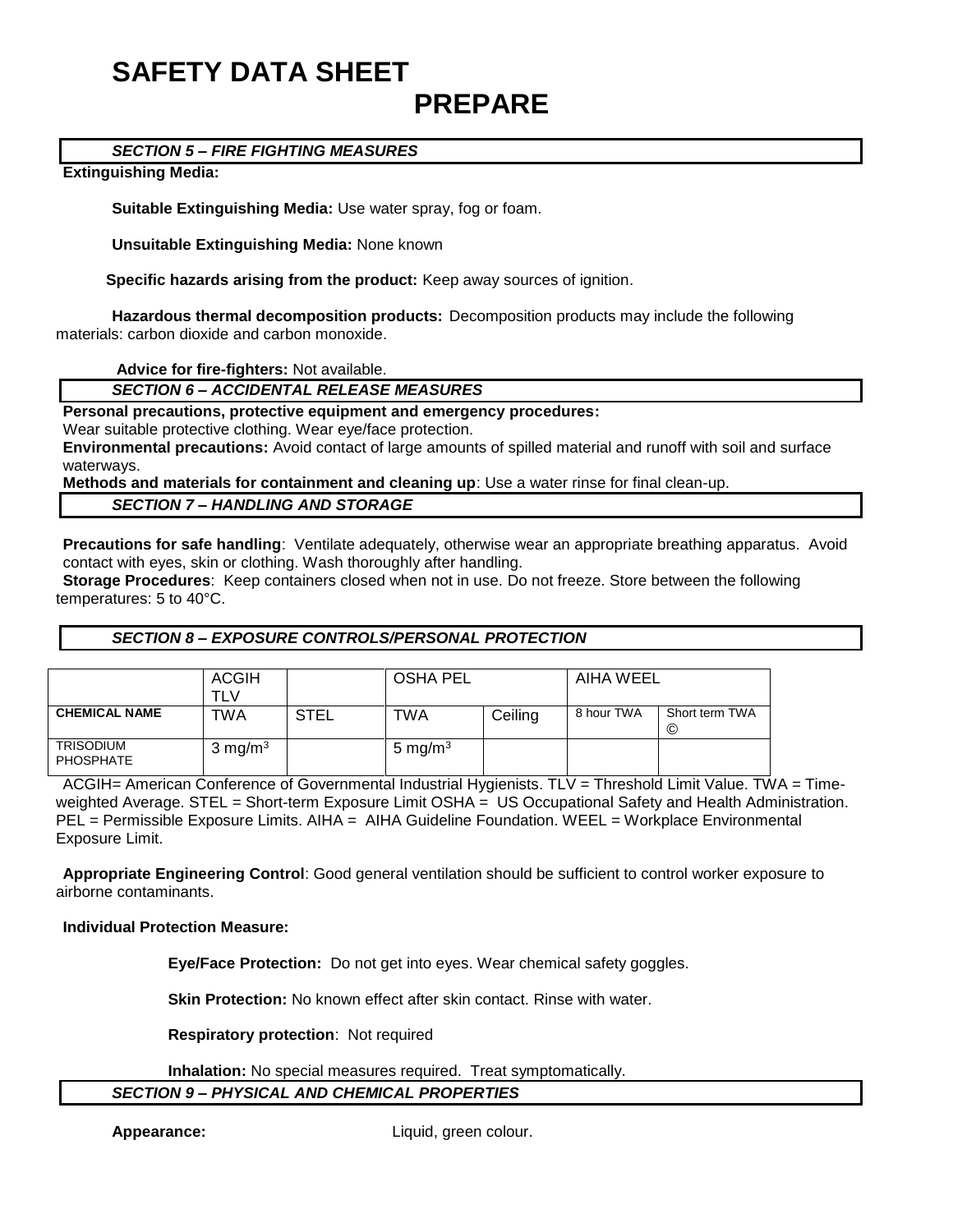## **SAFETY DATA SHEET PREPARE**

| Odour:                                                              | None.                                         |
|---------------------------------------------------------------------|-----------------------------------------------|
| pH :                                                                | 12 (100 %)                                    |
| <b>Melting Point:</b>                                               | Not available                                 |
| <b>Boiling point:</b>                                               | > 100 °C                                      |
| <b>Flash Point:</b><br>Vapour pressure:                             | Not available<br>Not available                |
| Vapour density:<br><b>Evaporation Rate:</b>                         | Not available<br>Not available                |
| <b>Flammability:</b>                                                | Not available                                 |
| <b>Explosive Limit:</b><br>Lower flammable/explosive limit:         | Not available<br>Not available                |
| <b>Upper flammable/explosive limit:</b><br><b>Relative Density:</b> | Not available<br>Approx. = $1$ (Water = $1$ ) |
| <b>Viscosity:</b>                                                   | Not available                                 |
| <b>Solubility in water:</b>                                         | Soluble                                       |
| <b>Auto ignition temperature</b>                                    | Not available                                 |

**Partition coefficient - n-octanol/water:** Not available

#### *SECTION 10 – STABILITY AND REACTIVITY*

STABILITY: Stable<br>
INCOMPATIBILITY: None INCOMPATIBILITY: HAZARDOUS DECOMPOSITION PRODUCTS: None HAZARDOUS POLYMERIZATION: Will not occur.<br>CONDITIONS TO AVOID: No specific data. CONDITIONS TO AVOID:

#### *SECTION 11 – TOXICOLOGICAL INFORMATION*

| <b>Chemical Name</b>       | <b>LC50</b>   | <b>LD50</b>   | LD50_<br>dermal |
|----------------------------|---------------|---------------|-----------------|
| Alcohol ethoxylate         | Not Available | Not Available | Not Available   |
| <b>Trisodium Phosphate</b> |               | 6500 ma/ka    | ·7940 ma/ka     |

**Routes of exposure:** Skin contact, Eye contact, Ingestion.

**Eye contact**: Material causes irritation. **Skin contact**. Material causes irritation. **Inhalation**: No specific data. **Acute toxicity**:

**Eye contact:** Causes eye irritation.

**Skin contact:** Material causes irritation. **Inhalation:** Not available.